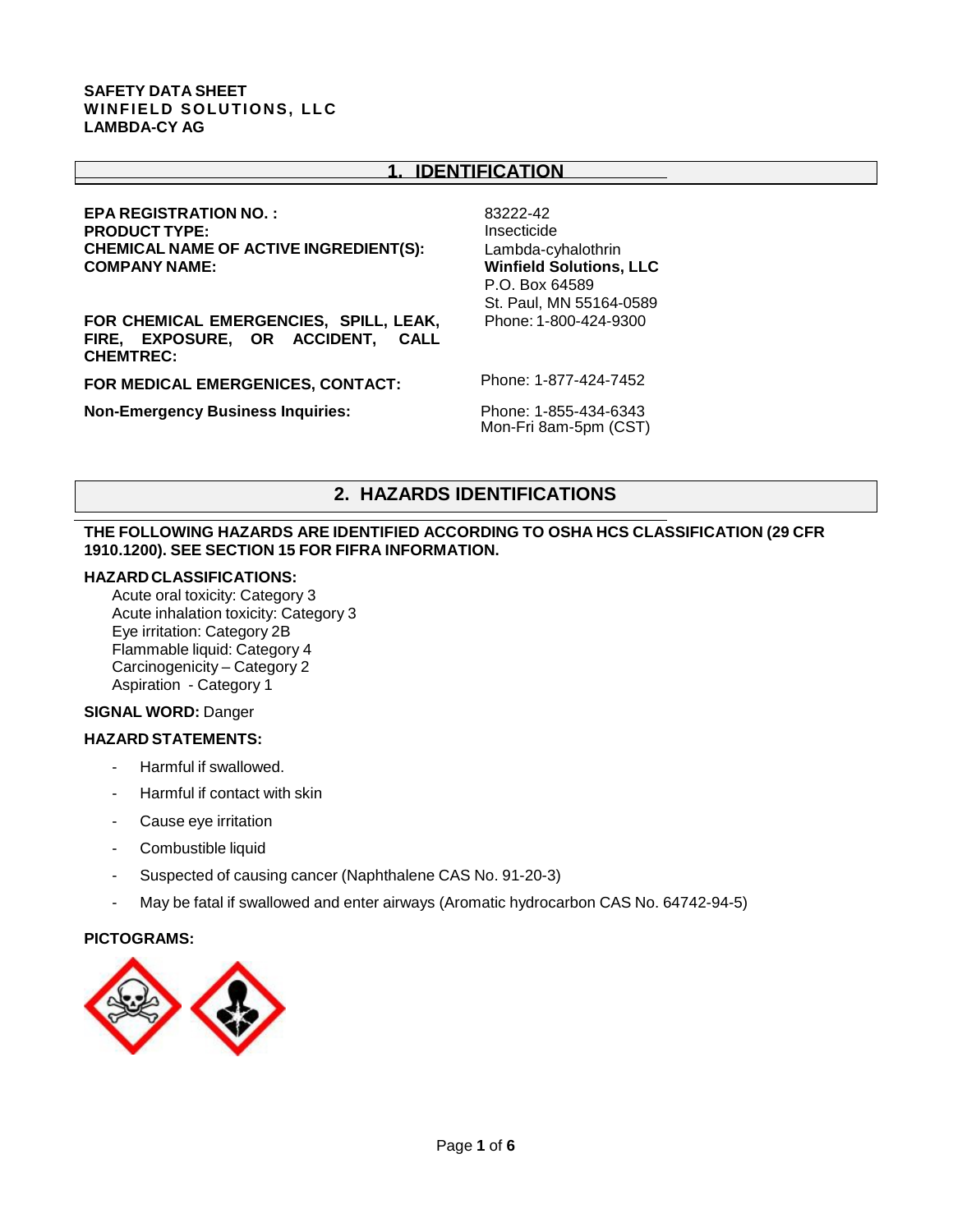#### **PRECAUTIONARYSTATEMENTS**:

- Wash hands thoroughly after handling. Do not eat, drink or smoke when using this product. If swallowed: Call a poison center if you feel unwell. Rinse mouth.
- Avoid breathing dust, fume, gas, mist, vapor or spray. Use only outdoors or in a well-ventilated area. If in haled, remove person to fresh air and keep comfortable for breathing. Call a poison center or a doctor immediately. Store locked up.
- Wash hands thoroughly after handling. If in eyes: Rinse cautiously with water for several minutes. Remove contact lenses, if present and easy to do. Continue rinsing. If eye irritation persists: get medical advice. Wear protective gloves and clothing. If on skin, wash with plenty of water. Call a poison center if you feel unwell. Take off contaminated clothing and was it before reuse.
- Keep away from heat and open flames, no smoking. Wear protective gloves, eye and face protection. In case of fire: Use water fog, CO2, foam or dry chemical to extinguish.
- Obtain special instructions before use. Do not handle until all safety precautions have been read and understood. Wear protective gloves, clothing, and eye and face protection.
- If swallowed, immediately call a poison center or a doctor. Do not induce vomiting.

Contact 1-877-424-7452 for emergency medical treatment.

**PHYSICAL AND CHEMICAL HAZARDS:** Combustible liquid. Do not use or store near heat or open flame. Do not use this product in or on electrical equipment due to the possibility of shock hazard.

**STORAGE AND DISPOSAL:** See Section 7 and 13.

**OTHER HAZARDS:** See Section 11 and 12.

# **3. COMPOSITION/INFORMATION ON INGREDIENTS**

| <b>ACTIVE INGREDIENT</b>         | <b>CAS NUMBER</b> | %    |
|----------------------------------|-------------------|------|
| Lambda-cyhalothrin               | 91456-08-6        | 11.4 |
| Aromatic hydrocarbon containing: | 64742-94-5        | 78   |
| Naphthalene                      | $91 - 20 - 3$     |      |
| 1-METHYLNAPHTHALENE              | $90-12-0$         |      |
| 2-METHYLNAPHTHALENE              | $91 - 57 - 6$     |      |

# **4. FIRST AID MEASURES**

| <b>FIRST AID</b>     |                                                                                                                                                   |  |  |
|----------------------|---------------------------------------------------------------------------------------------------------------------------------------------------|--|--|
| <b>IF SWALLOWED</b>  | • Call a poison control center or doctor immediately for treatment advice.                                                                        |  |  |
|                      | Do not give any liquid to the person.<br>$\bullet$                                                                                                |  |  |
|                      | Do not induce vomiting unless told to do so by the poison control center or doctor.<br>$\bullet$                                                  |  |  |
|                      | Do not give anything by mouth to an unconscious person.<br>$\bullet$                                                                              |  |  |
| <b>IF IN EYES</b>    | Hold eye open and rinse slowly and gently with water 15-20 minutes.<br>$\bullet$                                                                  |  |  |
|                      | Remove contact lenses, if present, after the first 5 minutes, then continuing rinsing<br>$\bullet$                                                |  |  |
|                      | eye.                                                                                                                                              |  |  |
|                      | Call a poison control center or doctor for treatment advice.<br>$\bullet$                                                                         |  |  |
| <b>IF ON SKIN OR</b> | Take off contaminated clothing.<br>$\bullet$                                                                                                      |  |  |
| <b>CLOTHING</b>      | Rinse skin immediately with plenty of water for 15-20 minutes.<br>$\bullet$                                                                       |  |  |
|                      | Call a poison control center or doctor for treatment advice.<br>$\bullet$                                                                         |  |  |
| <b>IF INHALED</b>    | Move person to fresh air.<br>$\bullet$                                                                                                            |  |  |
|                      | If person is not breathing, call 911 or an ambulance, then give artificial respiration,<br>$\bullet$<br>preferably by mouth-to-mouth if possible. |  |  |
|                      | Call a poison control center or doctor for further treatment advice.                                                                              |  |  |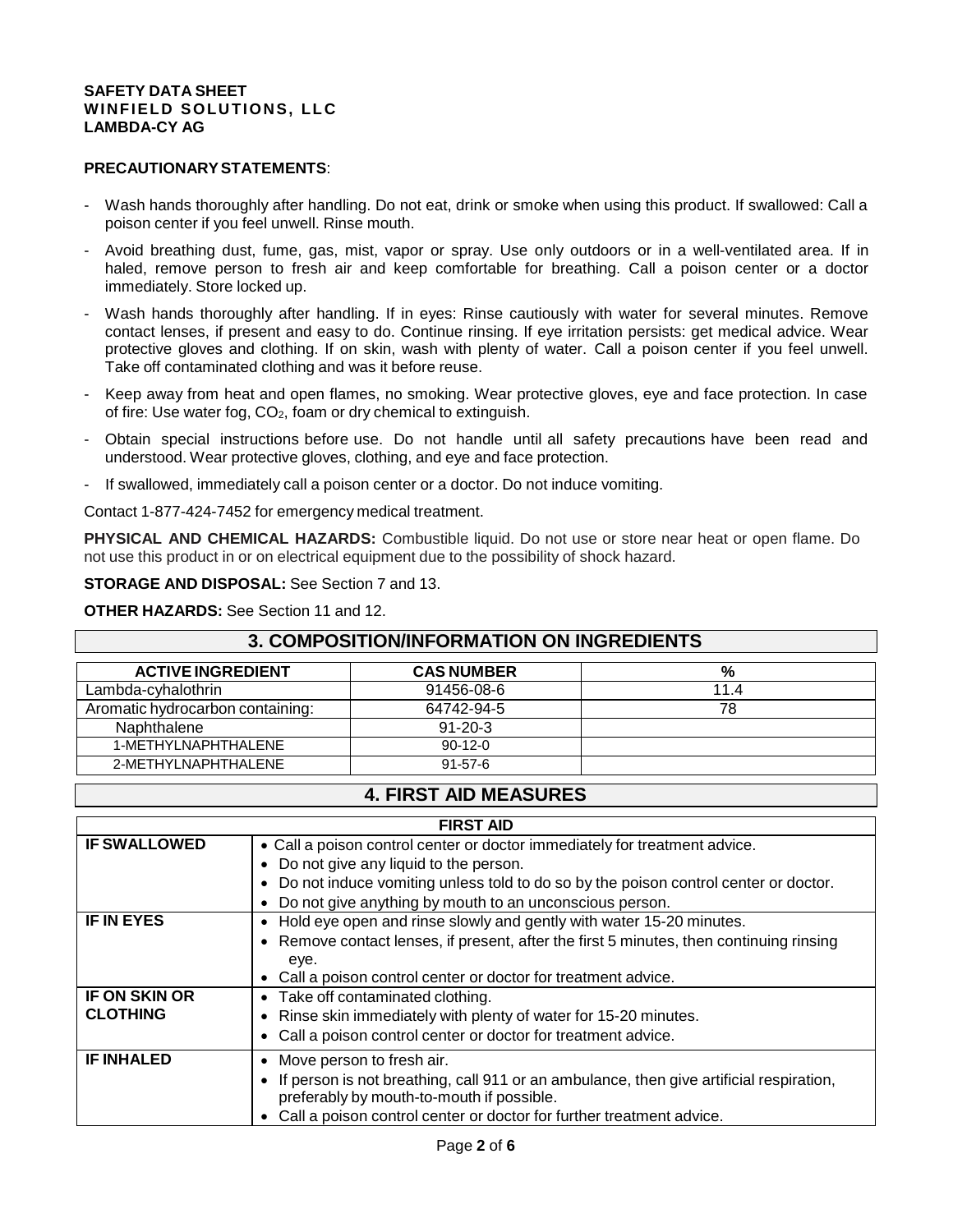Have the product container or label with you when calling a poison control center or doctor, or going for treatment. For medical emergencies call 1-877-424-7452.

**Note to Physician** – Contains petroleum distillate – vomiting may cause aspiration pneumonia.

# **5. FIRE FIGHTING MEASURES**

#### **FLASH POINT: 80°C (176°F)**

**AUTOIGNITION TEMPERATURE:** Not available

#### **FLAMMABLE LIMITS:** Not applicable

**EXTINGUISHING MEDIA:** Water fog, foam, carbon dioxide, dry chemical, halogenated agents.

#### **FIRE & EXPLOSION HAZARDS:**

Possible toxic smoke, vapors, fallout and runoff water can result from fires depending on extent of combustion and presence of other combustible materials. Contaminated buildings, areas, and equipment must be properly decontaminated before reuse.

**FIRE-FIGHTING EQUIPMENT:** Self-contained breathing apparatus with full facepiece and protective clothing.

# **6. ACCIDENTAL RELEASE MEASURES**

**ACTION TO TAKE FOR SPILLS/LEAKS:** This material is harmful to aquatic organisms. Releases to natural waters should be reported to appropriate water pollution control authorities. Releases of untreated effluent to the sewer should be immediately reported to the public treatment works. Make sure all personnel involved in the spill cleanup follow good industrial hygiene practices. A small spill can be handled routinely. Use adequate ventilation to prevent inhalation. Wear suitable protective clothing and eye protection to prevent skin and eye contact. Use the following procedures:

1. Do not allow material to enter streams, sewers or other waterways.

2. Spread absorbent on the liquid such as clay, sand, sawdust, or dirt. Sweep up and place in a suitable container for disposal and label the contents.

3. Rinse with a small amount of water and use absorbent to collect the wash solution. Absorb any excess liquid as indicated above, and add to the disposal container.

4. Seal drum and dispose of contaminated material in a facility permitted for hazardous waste. Large spills should be handled according to a spill plan.

## **7. HANDLING AND STORAGE**

Do not contaminate water, food, or feed by storage and disposal**.**

**PRECAUTIONS TO BE TAKEN IN HANDLING:** Keep container closed when not in use. Handle and open container in a manner as to prevent spillage. Do not contaminate water, food or feed by storage, disposal or by cleaning equipment. Do not reuse empty container. If container is damaged or spill occurs, use product immediately or dispose of product and damaged container as indicated in Section 13.

**PRECAUTIONS TO BE TAKEN IN STORAGE:** Store in original containers only. Keep container closed when not in use. Do not store near food or feed. In case of spill or leak on floor or paved surfaces, soak up with sand, earth, or synthetic absorbent. Remove to chemical waste area.

## **8. EXPOSURE CONTROLS/PERSONAL PROTECTION**

**GENERAL PROTECTIVE MEASURES:** Wash thoroughly with soap and water after handling. Discard clothing and other absorbent materials that have been drenched or heavily contaminated with this product's concentrate. Do not reuse them. Follow manufacturer's instructions for cleaning and maintaining PPE. If no such instructions for washables, use detergent and hot water. Keep and wash PPE separately from other laundry.

**SKIN PROTECTION: L**ong-sleeved shirt and long pants, chemical-resistant footwear plus socks.

**EYE PROTECTION:** Use chemical goggles. If vapor exposure causes eye discomfort, use a NIOSH approved full-face respirator.

**HAND PROTECTION:** Chemical-resistant gloves, such as barrier laminate or butyl rubber ≥14 mils.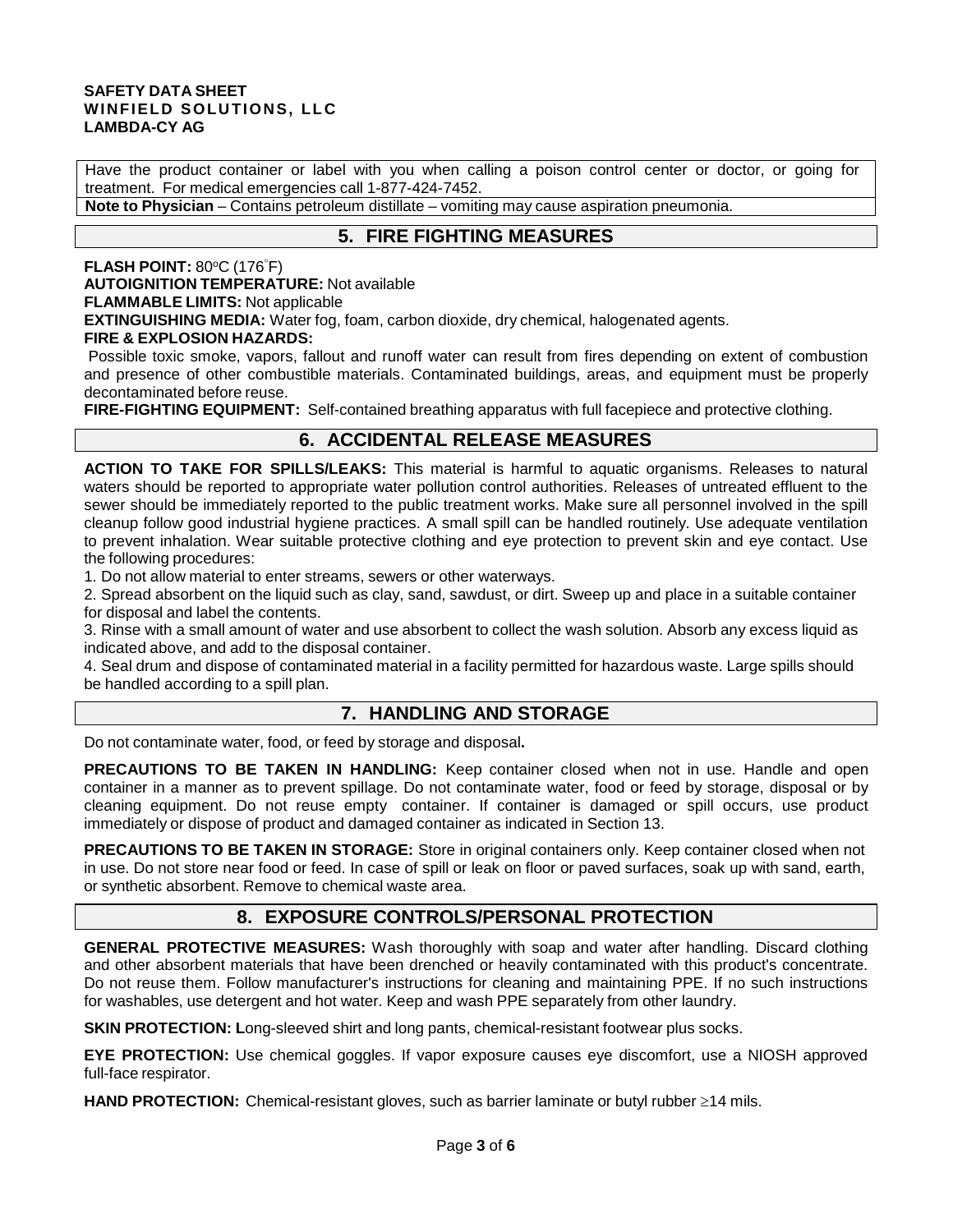**RESPIRATOR REQUIREMENTS:** For exposures in enclosed areas, use a NIOSH approved respirator with an organic vapor (OV) cartridge or canister with any R, P or HE prefilter.

**ENGINEERING CONTROLS:** Use only with adequate ventilation. Local exhaust ventilation may be necessary for some operations.

#### **USER SAFETY RECOMMENDATIONS:**

Users should:

- Wash hands before eating, drinking, chewing gum, using tobacco, or using the toilet.
- Remove clothing/PPE immediately if pesticide gets inside. Then wash thoroughly and put on clean clothing.
- Remove clothing immediately after handling this product. Wash outside of gloves before removing. As soon as possible, wash thoroughly and change into clean clothing.

#### **EXPOSURE LIMITS:**

| <b>Chemical Name</b>  | CAS NO.       | <b>OSHA/PEL</b>                                                  | <b>ACGIH/TLV</b>                                                                  |
|-----------------------|---------------|------------------------------------------------------------------|-----------------------------------------------------------------------------------|
| Aromatic Hydrocarbons | 64742-94-5    | NE.                                                              | $100$ ppm                                                                         |
| Naphthalene           | $91 - 20 - 3$ | 10 ppm (TWA)<br>15 ppm (STEL)<br>(Skin-potential for absorption) | 10 ppm (TWA)<br>15 ppm (STEL)<br>50 mg/m <sup>3</sup> (TWA)<br>75 mg/m $3$ (STEL) |
| 1-METHYLNAPHTHALENE   | $90-12-0$     | ΝE                                                               | $0.5$ ppm (TWA)                                                                   |
| 2-METHYLNAPHTHALENE   | $91 - 57 - 6$ | ΝE                                                               | $0.5$ ppm (TWA)                                                                   |

NE: Not Established

## **9. PHYSICAL AND CHEMICAL PROPERTIES**

**APPEARANCE:** Light yellow transparent liquid **ODOR:** Aromatic solvent **FLASH POINT: 80°C (176°F) pH:** 7 **SPECIFIC DENSITY:** NA **VISCOSITY:** NA **SOLUBILITY:** NA **MISCIBILITY:** NA **BOILING POINT:** NA **VAPOR PRESSURE:** NA

## **10.STABILITY AND REACTIVITY**

**STABILITY:** This product is stable under normal use and storage. **CONDITIONS TO AVOID:** Heat, flames and sparks **MATERIALS TO AVOID:** Oxidizing agents, alkalis, calcium hypochlorite. **HAZARDOUS DECOMPOSITION PRODUCTS:** Product can decompose at high temperatures forming toxic gases.

**HAZARDOUS POLYMERIZATION:** Not known to occur.

## **11.TOXICOLOGICAL INFORMATION**

#### **ACUTE TOXICITY/IRRITATION STUDIES:**

Acute Oral LD<sub>50</sub> (Rat): 81 mg/kg Acute Dermal  $LD_{50}$  (Rat):  $>2,000$  mg/kg Acute Inhalation  $LC_{50}$  (Rat): 0.622 mg/L air (4-hours)<br>Eye Irritation (Rabbit): Mildly irritating Eye Irritation (Rabbit): Dermal Irritation (Rabbit): Slightly irritating Dermal Sensitization: Not available

**REPRODUCTIVE/DEVELOPMENTAL EFFECTS:**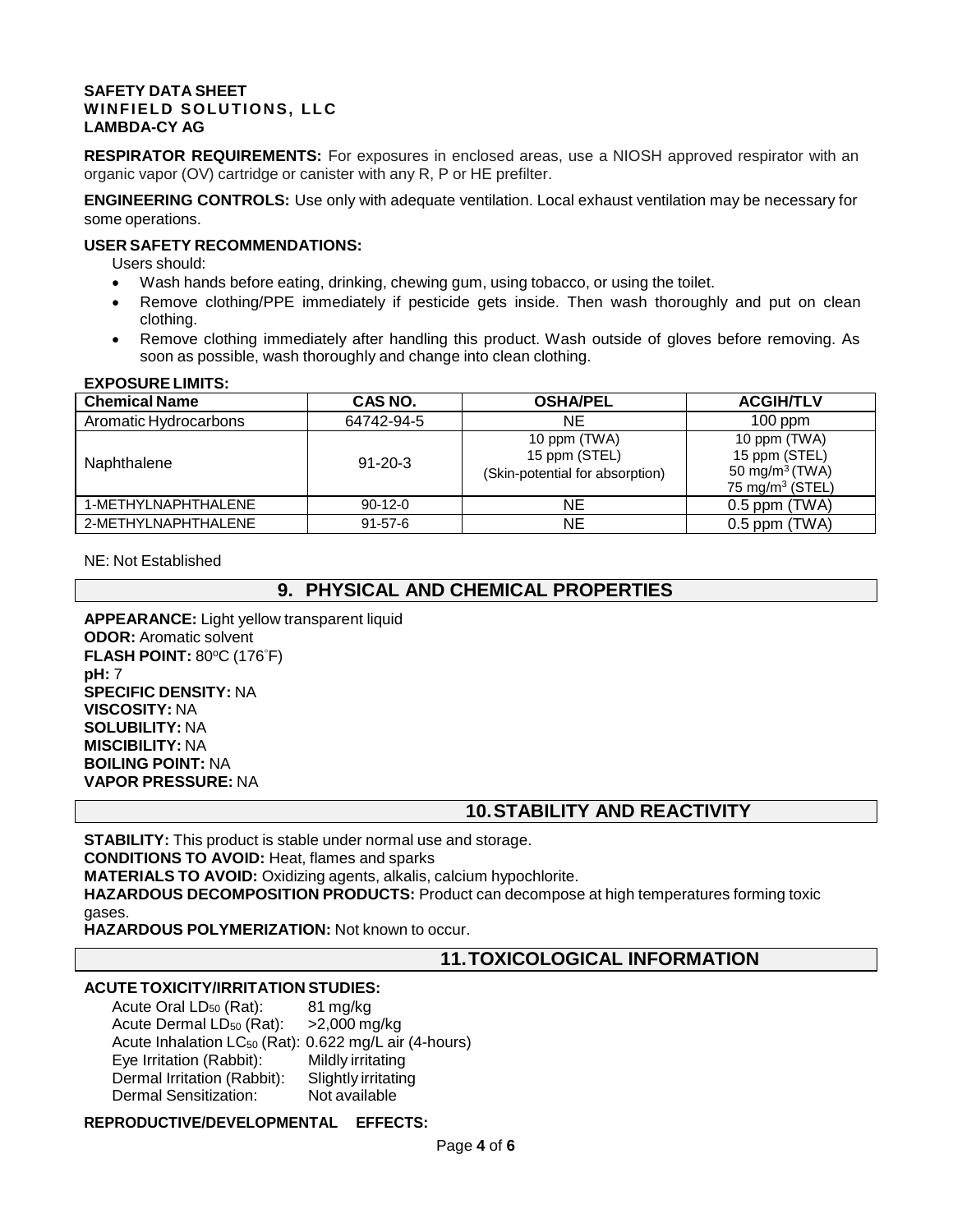Lambda-cyhalothrin technical: Not a developmental or reproductive toxicant.

#### **CHRONIC/SUBCHRONIC TOXICITY STUDIES:**

Lambda-cyhalothrin technical: Reversible paresthesia (abnormal skin sensation). Reversible clinical signs of neurotoxicity in mammals.

**TARGET ORGANS:** Lambda-cyhalothrin technical: Liver, nervous system

#### **CARCINOGENICITY:**

Lambda-cyhalothrin technical: No treatment-related tumors in rats or mice.

Naphthalene CAS No. 91-20-3 **ACGIH**: Not listed **IARC:** 2B\* **NTP:** 2\*\* **OSHA:** Not listed

\* Substances that may reasonably be anticipated to be carcinogens.

\*\* Substance is possibly carcinogenic to humans.

**ASPIRATION:** Aromatic hydrocarbon – May be fatal if swallowed and enters airways. Based on physic-chemical properties of the material.

**SPECIFIC TARGET ORGAN TOXICITY (STOT):** Aromatic hydrocarbon – single exposure may cause drowsiness or dizziness.

## **12.ECOLOGICAL INFORMATION**

**ENVIRONMENTAL HAZARDS:** This pesticide is extremely toxic to fish and aquatic organisms and toxic to wildlife. Do not apply when weather conditions favor drift from treated areas. Drift and runoff from treated areas may be hazardous to aquatic organisms in neighboring areas.

To protect the environment, do not allow pesticide to enter or run off into storm drains, drainage ditches, gutters or surface waters. Applying this product in calm weather when rain is not predicted for the next 24 hours will help to ensure that wind and rain does not blow or wash pesticide off the treatment area. Rinsing application equipment over the treated area will help avoid runoff to water bodies or drainage systems.

This product is highly toxic to bees exposed to direct treatment or residues on blooming crops or weeds. Do not apply this product or allow it to drift to blooming crops or weeds if bees are visiting the treatment area.

## **13.DISPOSAL CONSIDERATIONS**

**PESTICIDE DISPOSAL:** Pesticide wastes are acutely hazardous. Improper disposal of excess pesticide, spray mixture, or rinsate is a violation of federal law. If these wastes cannot be disposed of by use according to label instructions, contact your State Pesticide or Environmental Control Agency or the Hazardous Waste Representative at the nearest EPA Regional Office for guidance.

**CONTAINER DISPOSAL:** Do not reuse or refill container. Triple rinse container (or equivalent) promptly after emptying. Dispose of product containers, waste containers, and residues according to label instructions and local, state, and federal health and environmental regulations.

## **14.TRANSPORT INFORMATION**

#### **DOT CLASSIFICATION:**

UN 3352, Pyrethroid pesticide, liquid, toxic (lambda cyhalothrin), 6.1, PGIII

# **INTERNATIONALTRANSPORTATION:**

**Contact registrant** 

**IATA (air):** Contact registrant